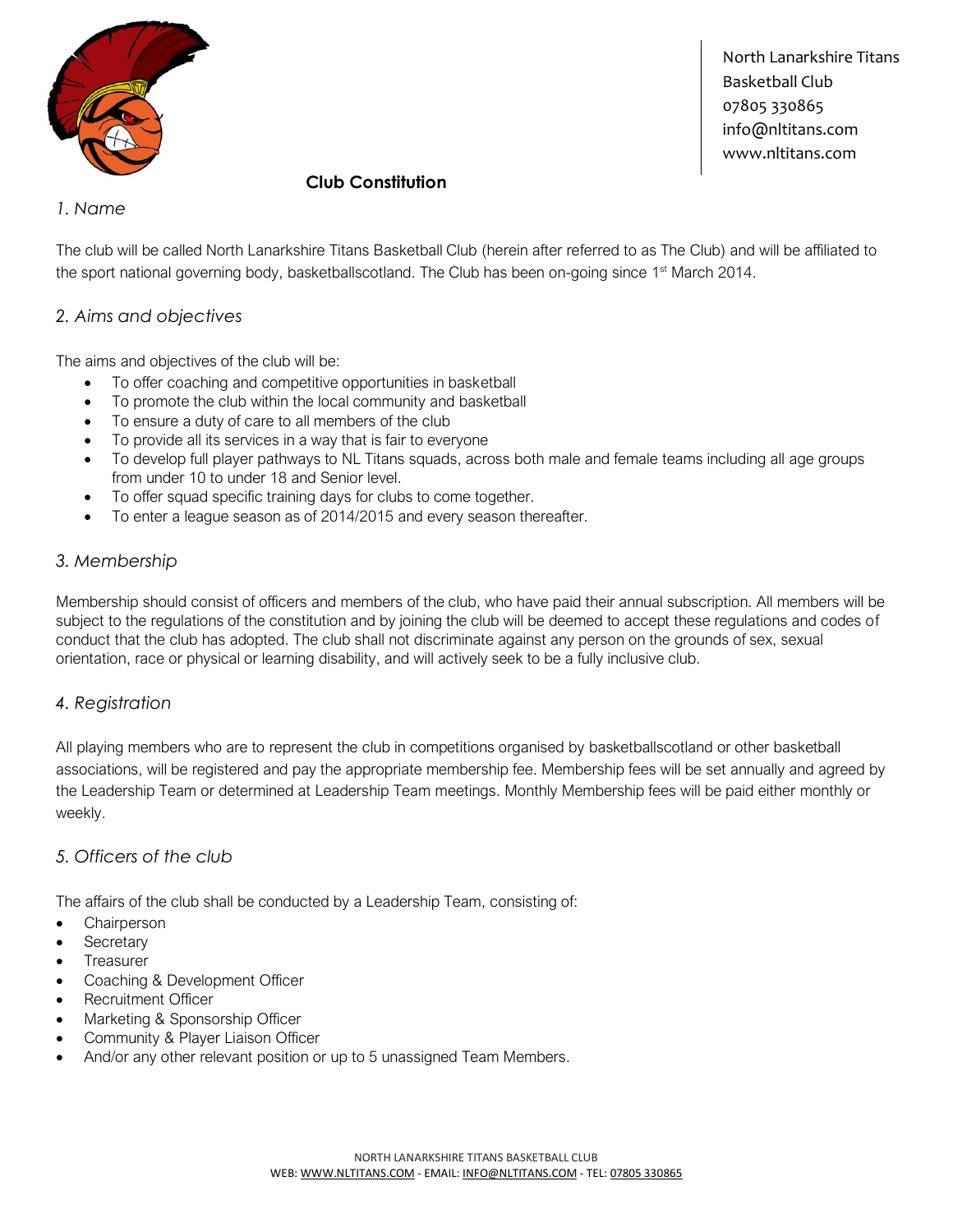Officers will be elected annually at the Annual General Meeting. All officers will retire each year but will be eligible for reelection. If a post or any officer should fall vacant after such an election, the Leadership Team shall have the power to fill the vacancy.

# *6. Leadership Team*

- The club will be managed through the Leadership Team consisting of the positions described above. Only these posts will have the right to vote at meetings of the Leadership Team.
- The Leadership Team will be convened by the Secretary of the club and hold no less than 4 meetings per year.
- The quorum required for business to be agreed at Leadership Team meetings will be: 4
- The Leadership Team will be responsible for adopting new policy, codes of conduct and rules that affect the organisation of the club. The Leadership Team will have powers to appoint sub-committees as necessary and appoint advisers to the Leadership Team as necessary to fulfil its business.
- The Leadership Team will be responsible for disciplinary hearings of members who infringe the club rules / Code of Conduct / constitution and will be responsible for any action required from this hearing.
- For any new policies to be passed at Leadership Team meetings, at least three committee members must be in attendance and all must agree with new policy.

# *7. Finance*

- The Club Treasurer will be responsible for the finances of the club unless a chartered accountancy firm is appointed.
- Any income received by the club will be applied towards achieving the aims of the club.
- Any cheques drawn should hold the signatures of the Treasurer plus up to two other officers.

#### *8. Annual General Meetings*

- The club shall have one Annual General Meeting (AGM) per year, giving members 21 days notice.
- The AGM will receive the Annual Report, incorporating reports from officers of the Leadership Team and a statement of the audited accounts and approve the minutes from the previous year's AGM – if any of these details are not made available at AGM, Club Secretary must confirm why.
- Nominations for officers of the Leadership Team will be sent to the Secretary prior to the AGM. Election of officers is to take place at the AGM.
- All Leadership Team members and one member (on behalf of each team) have the right to vote at the AGM. In the case of an equality of votes, the Chair of the meeting shall be entitled to a casting vote, in addition to any other vote they might have.
- The Leadership Team has the right to call Extraordinary General Meetings (EGMs) outside the AGM. Procedures for EGMs will be the same as for the AGM.

#### *9. Dissolution*

A resolution to dissolve the club can only be passed at an AGM or EGM through a majority vote of the membership. In the event of dissolution, any assets of the club that remain will become the property of basketballscotland.